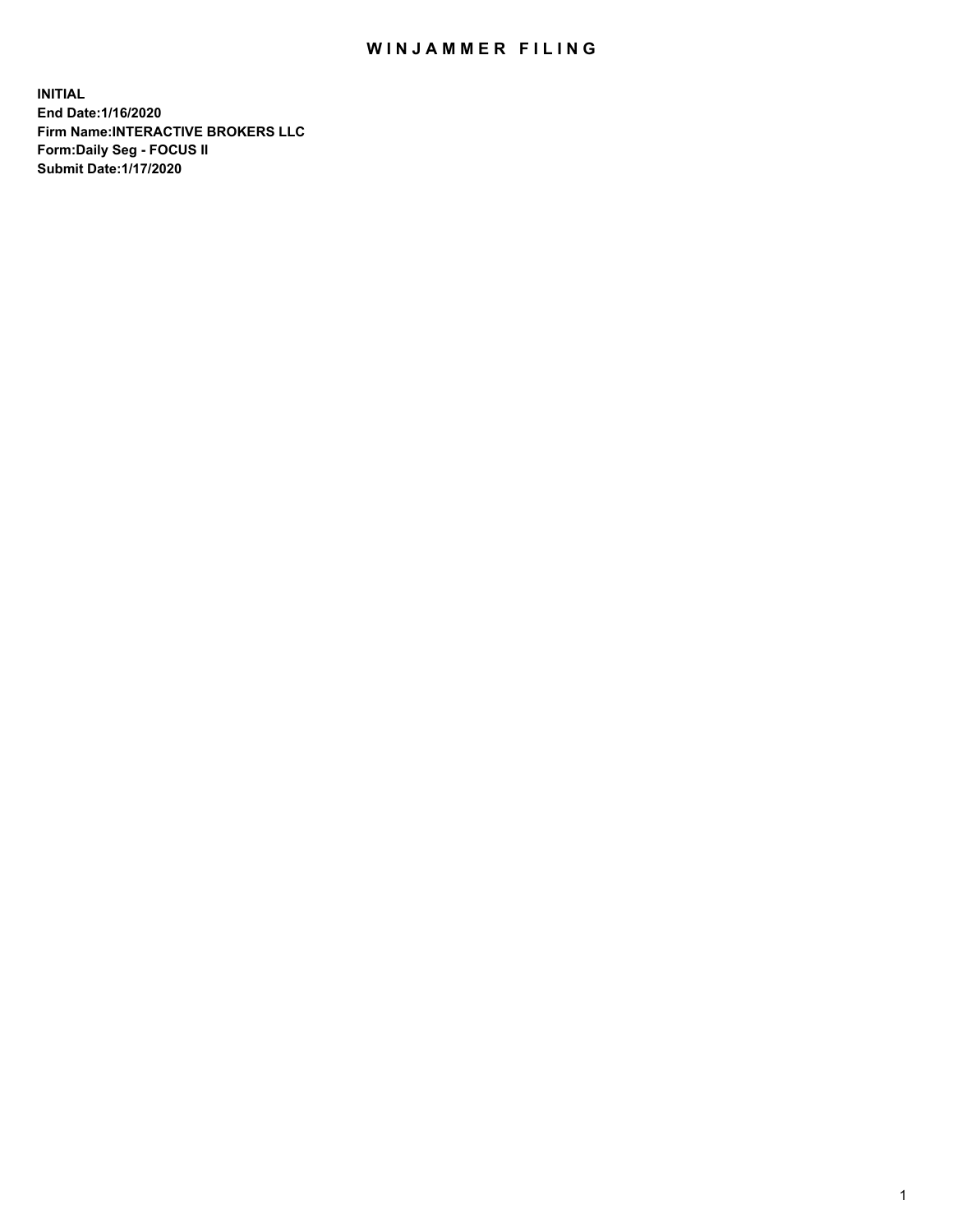**INITIAL End Date:1/16/2020 Firm Name:INTERACTIVE BROKERS LLC Form:Daily Seg - FOCUS II Submit Date:1/17/2020 Daily Segregation - Cover Page**

| Name of Company                                                                                                                                                                                                                                                                                                                 | <b>INTERACTIVE BROKERS LLC</b>                                                   |
|---------------------------------------------------------------------------------------------------------------------------------------------------------------------------------------------------------------------------------------------------------------------------------------------------------------------------------|----------------------------------------------------------------------------------|
| <b>Contact Name</b>                                                                                                                                                                                                                                                                                                             | <b>James Menicucci</b>                                                           |
| <b>Contact Phone Number</b>                                                                                                                                                                                                                                                                                                     | 203-618-8085                                                                     |
| <b>Contact Email Address</b>                                                                                                                                                                                                                                                                                                    | jmenicucci@interactivebrokers.c<br>om                                            |
| FCM's Customer Segregated Funds Residual Interest Target (choose one):<br>a. Minimum dollar amount: ; or<br>b. Minimum percentage of customer segregated funds required:% ; or<br>c. Dollar amount range between: and; or<br>d. Percentage range of customer segregated funds required between:% and%.                          | <u>0</u><br>$\overline{\mathbf{0}}$<br>155,000,000 245,000,000<br>0 <sub>0</sub> |
| FCM's Customer Secured Amount Funds Residual Interest Target (choose one):<br>a. Minimum dollar amount: ; or<br>b. Minimum percentage of customer secured funds required:%; or<br>c. Dollar amount range between: and; or<br>d. Percentage range of customer secured funds required between:% and%.                             | <u>0</u><br>$\overline{\mathbf{0}}$<br>80,000,000 120,000,000<br>0 <sub>0</sub>  |
| FCM's Cleared Swaps Customer Collateral Residual Interest Target (choose one):<br>a. Minimum dollar amount: ; or<br>b. Minimum percentage of cleared swaps customer collateral required:%; or<br>c. Dollar amount range between: and; or<br>d. Percentage range of cleared swaps customer collateral required between: % and %. | <u>0</u><br>$\underline{\mathbf{0}}$<br>0 <sub>0</sub><br>0 <sub>0</sub>         |

Attach supporting documents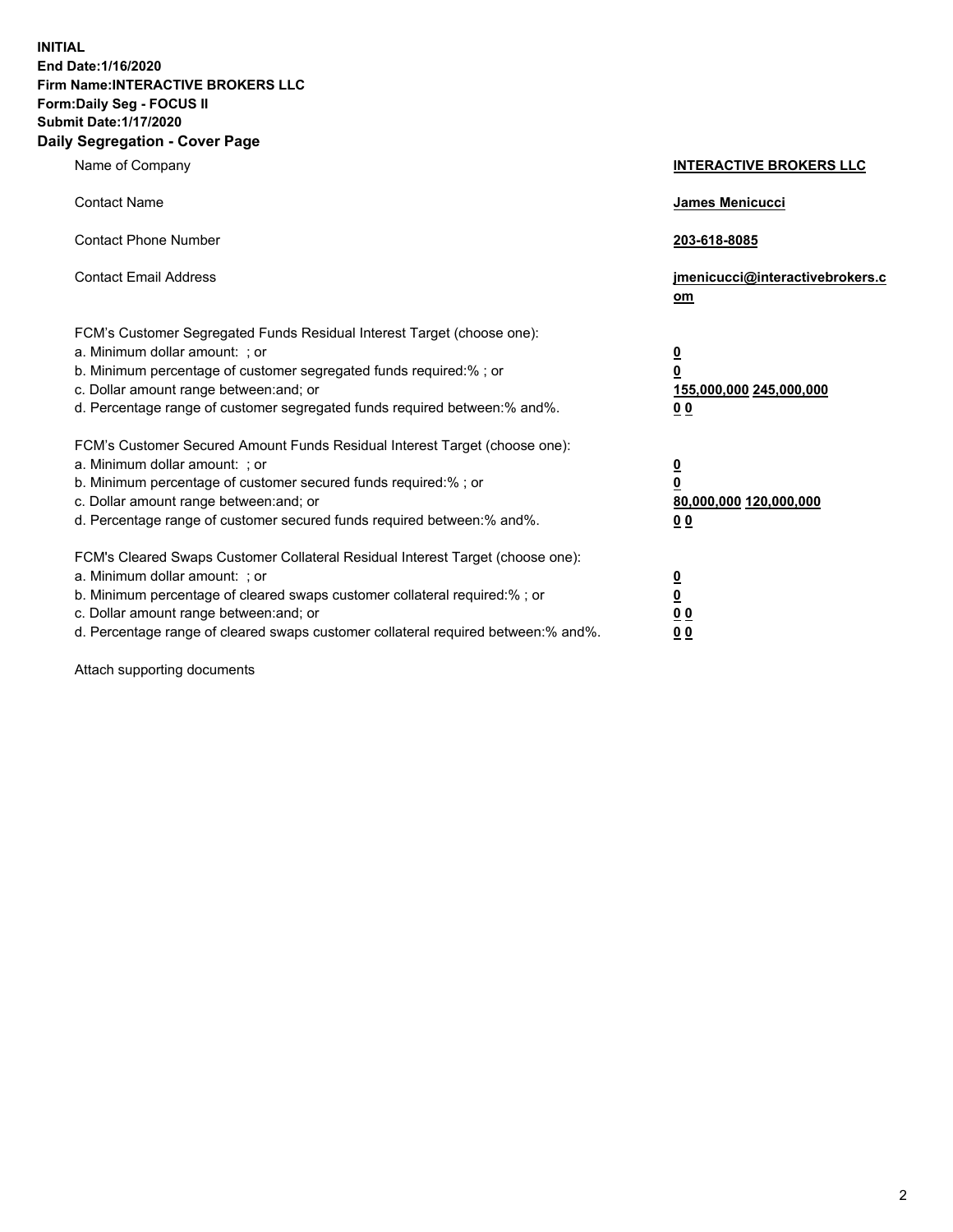**INITIAL End Date:1/16/2020 Firm Name:INTERACTIVE BROKERS LLC Form:Daily Seg - FOCUS II Submit Date:1/17/2020 Daily Segregation - Secured Amounts**

|     | 2011, Ocglegation - Oceaned Anioanto                                                        |                                   |
|-----|---------------------------------------------------------------------------------------------|-----------------------------------|
|     | Foreign Futures and Foreign Options Secured Amounts                                         |                                   |
|     | Amount required to be set aside pursuant to law, rule or regulation of a foreign            | $0$ [7305]                        |
|     | government or a rule of a self-regulatory organization authorized thereunder                |                                   |
| 1.  | Net ledger balance - Foreign Futures and Foreign Option Trading - All Customers             |                                   |
|     | A. Cash                                                                                     | 479,729,160 [7315]                |
|     | B. Securities (at market)                                                                   | $0$ [7317]                        |
| 2.  | Net unrealized profit (loss) in open futures contracts traded on a foreign board of trade   | 15,134,727 [7325]                 |
| 3.  | Exchange traded options                                                                     |                                   |
|     | a. Market value of open option contracts purchased on a foreign board of trade              | 178,046 [7335]                    |
|     | b. Market value of open contracts granted (sold) on a foreign board of trade                | -250,948 [7337]                   |
| 4.  | Net equity (deficit) (add lines 1. 2. and 3.)                                               | 494,790,985 [7345]                |
| 5.  | Account liquidating to a deficit and account with a debit balances - gross amount           | 6,737 [7351]                      |
|     | Less: amount offset by customer owned securities                                            | 0 [7352] 6,737 [7354]             |
| 6.  | Amount required to be set aside as the secured amount - Net Liquidating Equity              | 494,797,722 [7355]                |
|     | Method (add lines 4 and 5)                                                                  |                                   |
| 7.  | Greater of amount required to be set aside pursuant to foreign jurisdiction (above) or line | 494,797,722 [7360]                |
|     | 6.                                                                                          |                                   |
|     | FUNDS DEPOSITED IN SEPARATE REGULATION 30.7 ACCOUNTS                                        |                                   |
| 1.  | Cash in banks                                                                               |                                   |
|     | A. Banks located in the United States                                                       | 50,943,455 [7500]                 |
|     | B. Other banks qualified under Regulation 30.7                                              | 0 [7520] 50,943,455 [7530]        |
| 2.  | Securities                                                                                  |                                   |
|     | A. In safekeeping with banks located in the United States                                   | 490,748,135 [7540]                |
|     | B. In safekeeping with other banks qualified under Regulation 30.7                          | 0 [7560] 490,748,135 [7570]       |
| 3.  | Equities with registered futures commission merchants                                       |                                   |
|     | A. Cash                                                                                     | $0$ [7580]                        |
|     | <b>B.</b> Securities                                                                        | $0$ [7590]                        |
|     | C. Unrealized gain (loss) on open futures contracts                                         | $0$ [7600]                        |
|     | D. Value of long option contracts                                                           | $0$ [7610]                        |
|     | E. Value of short option contracts                                                          | 0 [7615] 0 [7620]                 |
| 4.  | Amounts held by clearing organizations of foreign boards of trade                           |                                   |
|     | A. Cash                                                                                     | $0$ [7640]                        |
|     | <b>B.</b> Securities                                                                        | $0$ [7650]                        |
|     | C. Amount due to (from) clearing organization - daily variation                             | $0$ [7660]                        |
|     | D. Value of long option contracts                                                           | $0$ [7670]                        |
|     | E. Value of short option contracts                                                          | 0 [7675] 0 [7680]                 |
| 5.  | Amounts held by members of foreign boards of trade                                          |                                   |
|     | A. Cash                                                                                     | 81,989,184 [7700]                 |
|     | <b>B.</b> Securities                                                                        | $0$ [7710]                        |
|     | C. Unrealized gain (loss) on open futures contracts                                         | 8,667,476 [7720]                  |
|     | D. Value of long option contracts                                                           | 178,046 [7730]                    |
|     | E. Value of short option contracts                                                          | -250,948 [7735] 90,583,758 [7740] |
| 6.  | Amounts with other depositories designated by a foreign board of trade                      | $0$ [7760]                        |
| 7.  | Segregated funds on hand                                                                    | $0$ [7765]                        |
| 8.  | Total funds in separate section 30.7 accounts                                               | 632,275,348 [7770]                |
| 9.  | Excess (deficiency) Set Aside for Secured Amount (subtract line 7 Secured Statement         | 137,477,626 [7380]                |
|     | Page 1 from Line 8)                                                                         |                                   |
| 10. | Management Target Amount for Excess funds in separate section 30.7 accounts                 | 80,000,000 [7780]                 |
| 11. | Excess (deficiency) funds in separate 30.7 accounts over (under) Management Target          | 57,477,626 [7785]                 |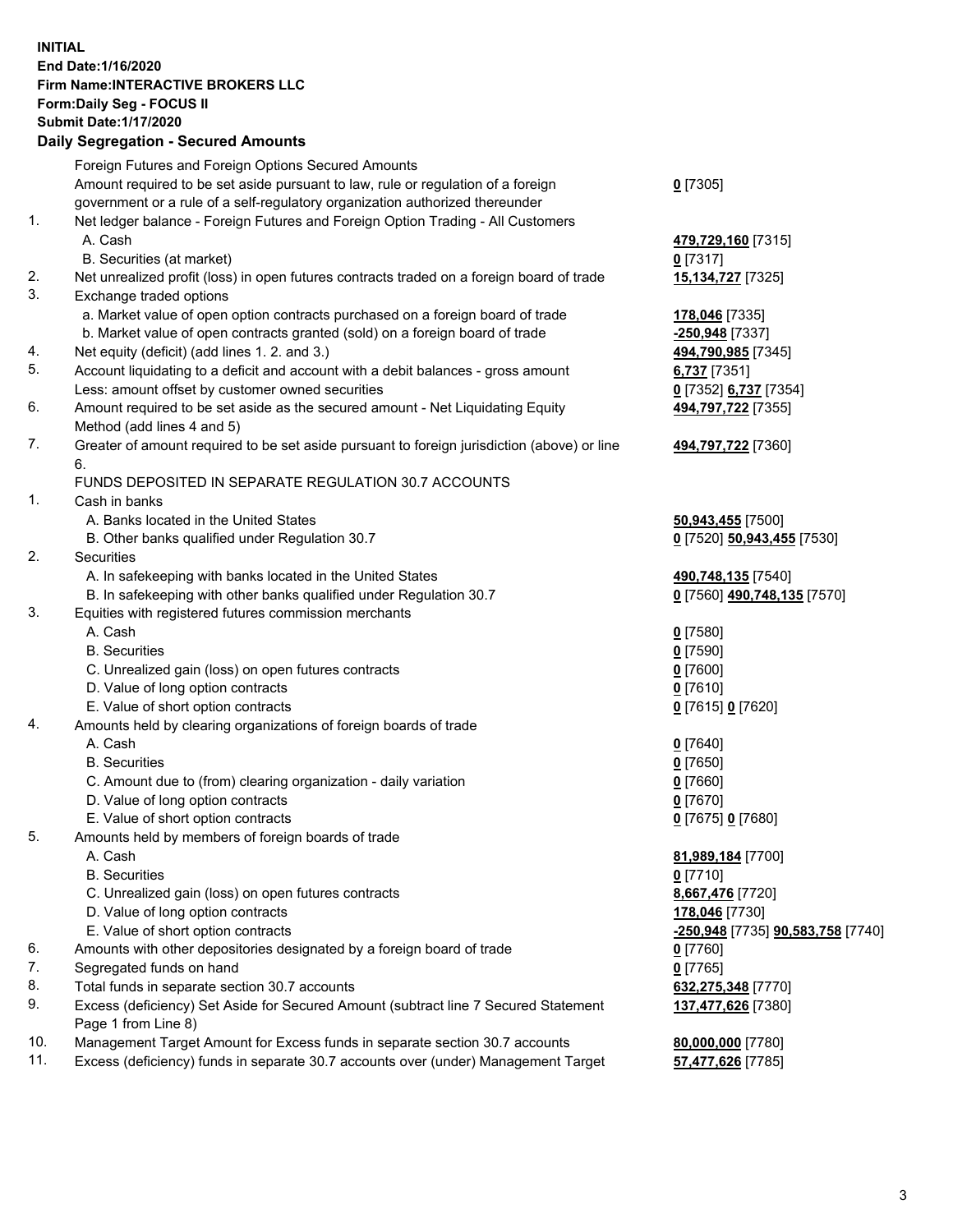**INITIAL End Date:1/16/2020 Firm Name:INTERACTIVE BROKERS LLC Form:Daily Seg - FOCUS II Submit Date:1/17/2020 Daily Segregation - Segregation Statement** SEGREGATION REQUIREMENTS(Section 4d(2) of the CEAct) 1. Net ledger balance A. Cash **4,090,475,665** [7010] B. Securities (at market) **0** [7020] 2. Net unrealized profit (loss) in open futures contracts traded on a contract market **35,900,385** [7030] 3. Exchange traded options A. Add market value of open option contracts purchased on a contract market **174,329,212** [7032] B. Deduct market value of open option contracts granted (sold) on a contract market **-208,859,444** [7033] 4. Net equity (deficit) (add lines 1, 2 and 3) **4,091,845,818** [7040] 5. Accounts liquidating to a deficit and accounts with debit balances - gross amount **935,674** [7045] Less: amount offset by customer securities **0** [7047] **935,674** [7050] 6. Amount required to be segregated (add lines 4 and 5) **4,092,781,492** [7060] FUNDS IN SEGREGATED ACCOUNTS 7. Deposited in segregated funds bank accounts A. Cash **1,034,695,944** [7070] B. Securities representing investments of customers' funds (at market) **1,945,897,600** [7080] C. Securities held for particular customers or option customers in lieu of cash (at market) **0** [7090] 8. Margins on deposit with derivatives clearing organizations of contract markets A. Cash **2,788,382** [7100] B. Securities representing investments of customers' funds (at market) **1,358,029,615** [7110] C. Securities held for particular customers or option customers in lieu of cash (at market) **0** [7120] 9. Net settlement from (to) derivatives clearing organizations of contract markets **-12,026,593** [7130] 10. Exchange traded options A. Value of open long option contracts **174,134,719** [7132] B. Value of open short option contracts **-208,696,364** [7133] 11. Net equities with other FCMs A. Net liquidating equity **0** [7140] B. Securities representing investments of customers' funds (at market) **0** [7160] C. Securities held for particular customers or option customers in lieu of cash (at market) **0** [7170] 12. Segregated funds on hand **0** [7150] 13. Total amount in segregation (add lines 7 through 12) **4,294,823,303** [7180] 14. Excess (deficiency) funds in segregation (subtract line 6 from line 13) **202,041,811** [7190] 15. Management Target Amount for Excess funds in segregation **155,000,000** [7194] **47,041,811** [7198]

16. Excess (deficiency) funds in segregation over (under) Management Target Amount Excess